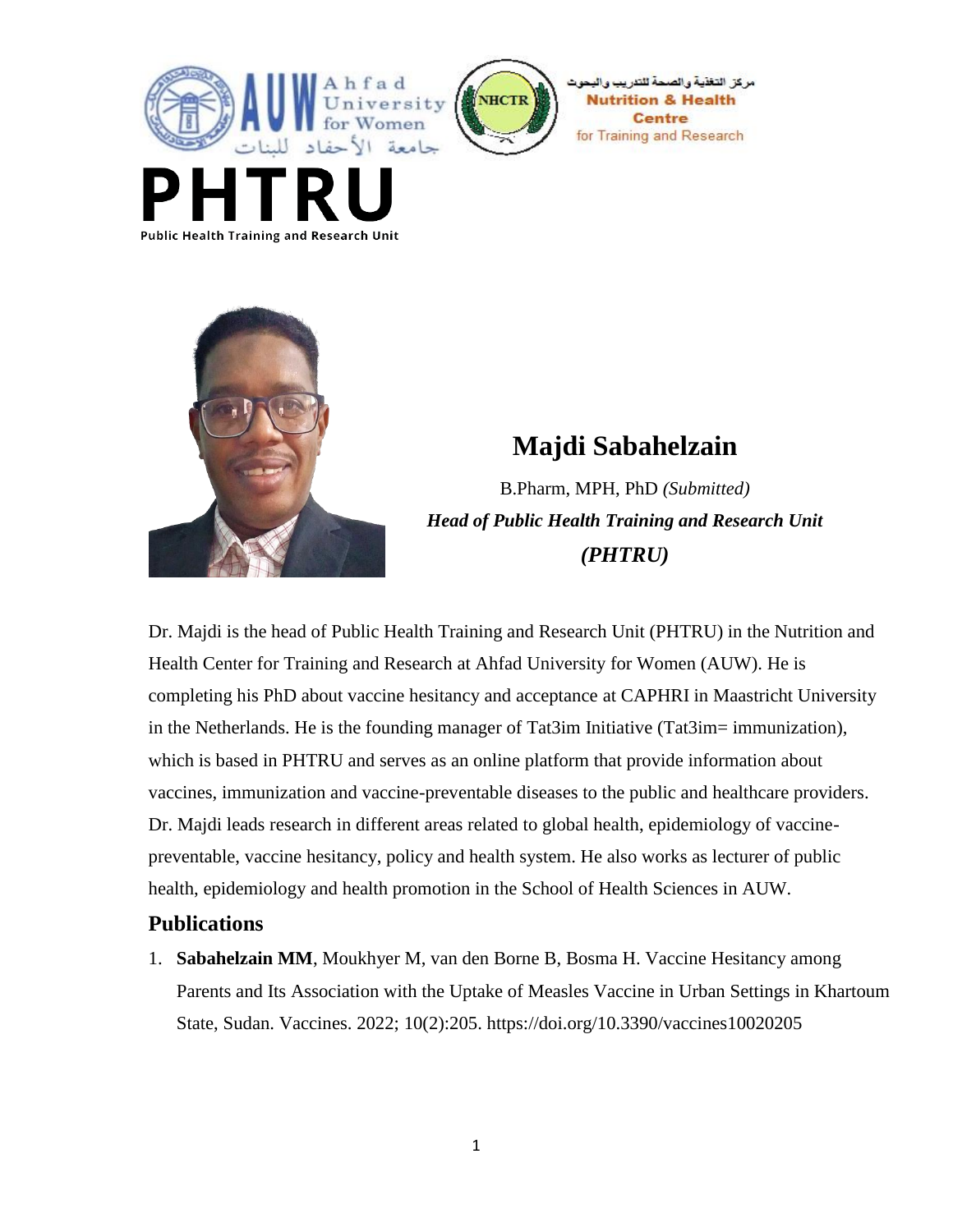





- 2. **Sabahelzain MM**, Moukhyer M, Bosma H, van den Borne B. Determinants of Measles Vaccine Hesitancy among Sudanese Parents in Khartoum State, Sudan: A Cross-Sectional Study. Vaccines. 2022; 10(1):6. https://doi.org/10.3390/vaccines10010006
- 3. Malande OO et al. COVID-19: Vaccines, myths and misconceptions in Africa. Africa Health Journal, October 2021. Available from: [https://africa-health.com/wp](https://africa-health.com/wp-content/uploads/2021/11/AH2021-10-31-Covid-myths.pdf)[content/uploads/2021/11/AH2021-10-31-Covid-myths.pdf](https://africa-health.com/wp-content/uploads/2021/11/AH2021-10-31-Covid-myths.pdf)
- 4. **Sabahelzain MM,** Hartigan-Go K, Larson HJ. The politics of Covid-19 vaccine confidence. Curr Opin Immunol. 2021 Aug;71:92–6. doi: 10.1016/j.coi.2021.06.007. Epub 2021 Jun 16. PMCID: PMC8206618.
- 5. Elhadi YA, Mehanna A, Adebisi YA, Essar MY, El Saeh HM, Alnahari SA, Alenezi OH, El Chbib D, Yahya Z, Ahmed E, **Sabahelzain MM** et al. Willingness to Vaccinate against COVID-19 among Healthcare Workers: An Online Survey in 10 Countries in the Eastern Mediterranean Region. Global Journal of Health Sciences. 2021 July 26. DOI:10.5539/gjhs.v13n9p42
- 6. **Sabahelzain MM**, Crutzen R, Moukhyer M, Bosma H, van den Borne B Increasing vaccine uptake in Sudan: Development of a web-based intervention JMIR Preprints. 22/07/2021:32326
- 7. **Sabahelzain MM**, Ibrahim ZA, Hamad SA, Finnegan G. Vaccine information-seeking behavior among pregnant women in Khartoum state, Sudan: a hospital-based cross-sectional study. Frontiers in Public Health. 2021;9:797.
- 8. Omayo LN, **Sabahelzain MM**, Nkwinika VV, Afaayo RN. Cervical cancer: Epidemiology and vaccines in Africa. Paed Health Update. 2021 August. South Africa.
- 9. **Sabahelzain MM**, Dubé E, Moukhyer M, Larson HJ, van den Borne B, Bosma H (2020) Psychometric properties of the adapted measles vaccine hesitancy scale in Sudan. PLoS ONE 15(8): e0237171. https://doi.org/10.1371/journal.pone.0237171
- 10. **Sabahelzain MM**, Moukhyer M, Dubé E, Hardan A, van den Borne B, Bosma H. Towards a further understanding of measles vaccine hesitancy in Khartoum state, Sudan: A qualitative